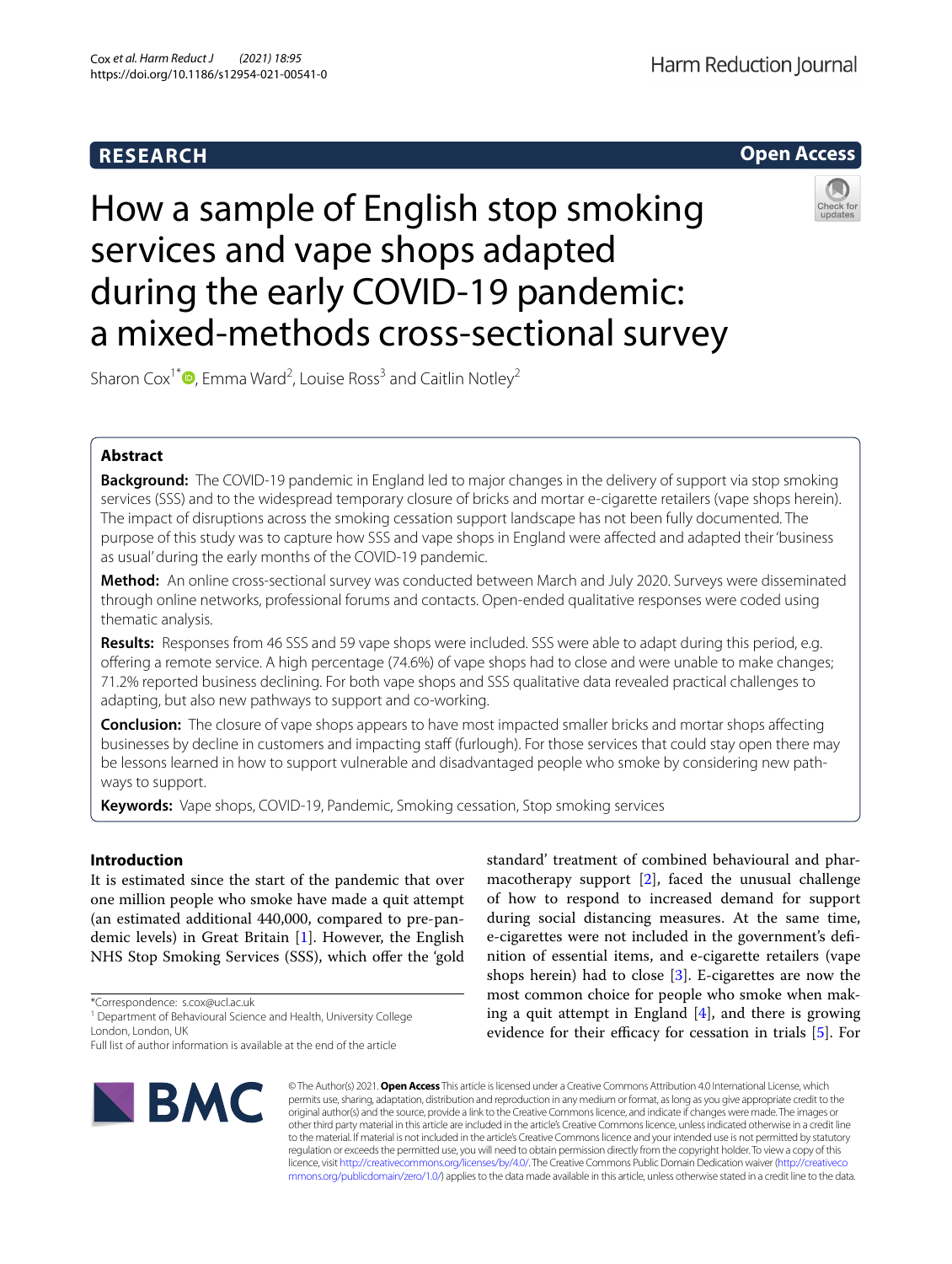context, people could still purchase tobacco and e-cigarettes and liquids (often tobacco industry manufactured) from convenience stores and supermarkets. Although many vape shops have established online markets which were able to stay open, many smaller, locally based 'bricks and mortar' shops did not have this option. Many people engaging in a quit attempt during the COVID-19 pandemic might opt for an e-cigarette and/or attempt to quit with help from the SSS. This study aimed to explore how SSS and vape shops in England adapted during the early pandemic period (March 2020–July 2020), a time of national travel restrictions when the advice to all was to stay at home except for essential reasons.

A recently published survey of local authorities in Great Britain by Action on Smoking and Health (ASH) [[6\]](#page-10-5) shows that at the time of their survey (August–September 2020, 5 months after the frst national lockdown was announced), just 18% of SSS were offering face-toface support but this was supplemented by 98% offering telephone consultations and 60% offering online video support. The report highlights that the flexibility of this support was welcomed by patients. Furthermore, the report highlights that the majority of services (59%) adapted service delivery for those patients recorded as vulnerable.

Many adults with pre-existing and severe health conditions were advised by the government to shield or to isolate with minimal contact with others outside their homes [[7\]](#page-10-6); this would have presented both SSS and vape shops aiming to support these people who smoke with unique and unprecedented challenges. As smoking is more frequently observed in socially disadvantaged and clinically vulnerable populations  $[8, 9]$  $[8, 9]$  $[8, 9]$  $[8, 9]$  $[8, 9]$ , including those at greater risk of severe illness because of respiratory health comorbidities, e.g. chronic obstructive pulmonary disease (COPD), it is important to understand how this was managed and what special adaptations were made. If special adaptions were not made, then key groups may have been excluded from support, and opportunities to engage with important populations missed. If special adaptations were made this could be useful for identifying and developing new ways of working.

This study aims to complement the findings of the ASH survey [\[6](#page-10-5)]. Further in the present study, fndings from SSS are triangulated by including a snapshot of how e-cigarette retailers were also afected during early lockdown. The aims of this study were to  $(1)$  survey how those working within front-line NHS and local authority commissioned SSS and vape shops adapted during the early COVID-19 pandemic, (2) to document what changes were made to usual practice, and (3) to document how the needs of vulnerable people who smoke, defned as those within the shielded list or with health and social needs that make them vulnerable to COVID-19, were being met during this period and to identify potential new ways of delivering services.

# **Methods**

# **Design and setting**

A cross-sectional online survey in England conducted between March and July 2020.

# **Registration**

This study was preregistered on the Open Science Framework (<https://osf.io/b3xcy/> [[10\]](#page-10-9)).

#### **Ethical approval**

Ethical approval was received from University of East Anglia REF: 2019/20–133; participants were informed their data would remain anonymous and they could withdraw from the study at any time during the survey without penalty.

#### **Participants**

Fifty-two individual responses from SSS and 70 vape shops started the survey; after discounting incomplete responses (with  $>5\%$  of missing data [\[11](#page-10-10)]), complete data from 46 SSS and 59 vape shops were included. Table [1](#page-2-0) presents the percentage of services across English regions.

#### **Procedure and measures**

Both surveys asked about the nature of the support given to people who smoke, changes to service delivery as a result of the pandemic, barriers and facilitators to ongoing support, and plans for future service delivery. Surveys are published online and available at ([https://osf.io/](https://osf.io/b3xcy) [b3xcy:](https://osf.io/b3xcy) [[10](#page-10-9)]). Recruitment was advertised at no cost by SC and CN online (Twitter/Facebook). We sought responses from service leads and frontline staff. The survey for SSS was also sent out by email to tobacco control and policy stakeholder personal contacts and disseminated through smoking cessation service networks, via the National Centre for Smoking Cessation and Training. The vape shop survey was distributed through a list of English vape retailer contacts; this list was developed by researchers working with authors (EW, CN) and includes all retailers registered with the Independent British Vape Trade Association (IBVTA) and this was supplemented by web searches of retailers not registered with the IBVTA. Upon seeing the study advertised via social media, The Planet of the Vapes, a website for vape consumers and businesses, also advertised the survey. Participation was voluntary and no incentives were ofered.

The surveys were run online using Qualtrics XM software. Once participants had consented, they were asked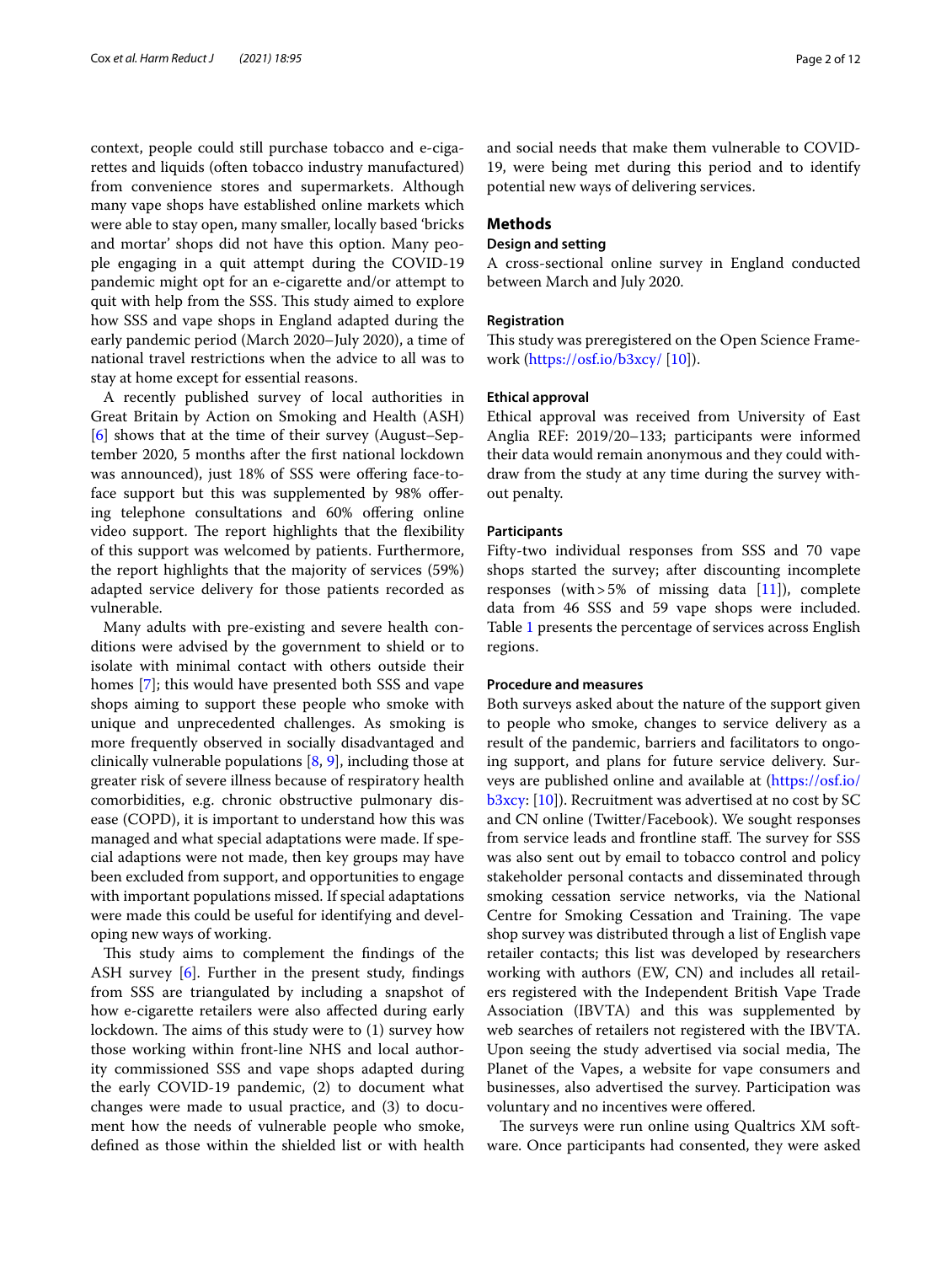#### <span id="page-2-0"></span>**Table 1** Descriptive characteristic and survey response

|                                                                                 | Stop smoking service (SSS) $n = 46$ (%) | Vape<br>shops<br>$n = 59(%)$ |
|---------------------------------------------------------------------------------|-----------------------------------------|------------------------------|
| Region                                                                          |                                         |                              |
| South England                                                                   | 22 (47.9)                               | 32 (54.2)                    |
| North of England                                                                | 18 (39.1)                               | 14(23.8)                     |
| Midlands                                                                        | 6(13)                                   | 13 (22)                      |
| Able to stay open in some capacity?                                             |                                         |                              |
| Yes, but with changes                                                           | 35 (76.1)                               | 13(22)                       |
| Yes, no changes                                                                 | 9(19.6)                                 | 2(3.4)                       |
| No                                                                              | 2(4.3)                                  | 44 (74.6)                    |
| Did your service/business furlough any staff?                                   |                                         |                              |
| No                                                                              | 43 (93.5)                               | 12(20.3)                     |
| Yes                                                                             | 3(6.5)                                  | 47 (79.7)                    |
| Did your service/business make any changes to business as usual?                |                                         |                              |
| No                                                                              |                                         | 3(5.1)                       |
| Yes                                                                             | 46 (100)                                | 56 (94.9)                    |
| Vape shops only: What best describes the health of your business?               |                                         |                              |
| Business has declined                                                           |                                         | 42 (71.2)                    |
| Business is doing better                                                        |                                         | 4(6.8)                       |
| Business is more or less the same                                               |                                         | 3(5.1)                       |
| Part or all of my business is at risk of closure                                |                                         | 3(5.1)                       |
| Not answered                                                                    |                                         | 7(11.8)                      |
| Special arrangements in place for vulnerable people who smoke?                  |                                         |                              |
| No                                                                              | 33 (71.7)                               | 17(28.8)                     |
| Yes                                                                             | 13(28.3)                                | 21 (35.6)                    |
| Unsure                                                                          |                                         | 9(15.3)                      |
| Not answered                                                                    |                                         | 12(20.3)                     |
| Started to work with other organisations?                                       |                                         |                              |
| <b>No</b>                                                                       | 39 (84.8)                               | 57 (96.6)                    |
| Yes                                                                             | 7(15.2)                                 | 2(3.4)                       |
| Cost involved in these extra measures? <sup>+</sup> (for those who stayed open) |                                         |                              |
| No                                                                              | 3(6.8)                                  | 12(57.1)                     |
| Yes                                                                             | 15(34.1)                                | 9(42.9)                      |
| Unsure (unable to answer) or not applicable                                     | 26 (59)                                 | $\equiv$                     |
| Considering implementing these new changes in the longer term?*                 |                                         |                              |
| No                                                                              | 6(20)                                   | 12(60)                       |
| Yes                                                                             | 24 (80)                                 | 8(40)                        |

<sup>+</sup> SSS n=44, Vape shops=21**:** \*SSS n=30, Vape shops n=20. Furlough refers to the UK government COVID-19 job retention scheme, allowing employers to suspend employment in the absence of work with a government salary subsidy

to complete the survey. We asked for only one response per business/service to avoid duplication. Participants were asked only to complete the survey if they had full knowledge of how the pandemic had impacted their service. The survey was a mix of both multiple choice and open text items. Open text responses allowed for people to explain in greater detail the processes and changes they had made. Upon completion participants were thanked for their responses and debriefed.

# **Analyses**

Quantitative data are presented as exploratory descriptive statistics only. There were no planned comparisons. Sample size (*n*) and percentage (%) are reported for categorical variables and means and standard deviations (SD) for continuous ones. The open text questions were analysed using a combined deductive (to meet research aims) and inductive thematic analysis (to allow novel themes to emerge). Analysis was led by CN [[12\]](#page-10-11), with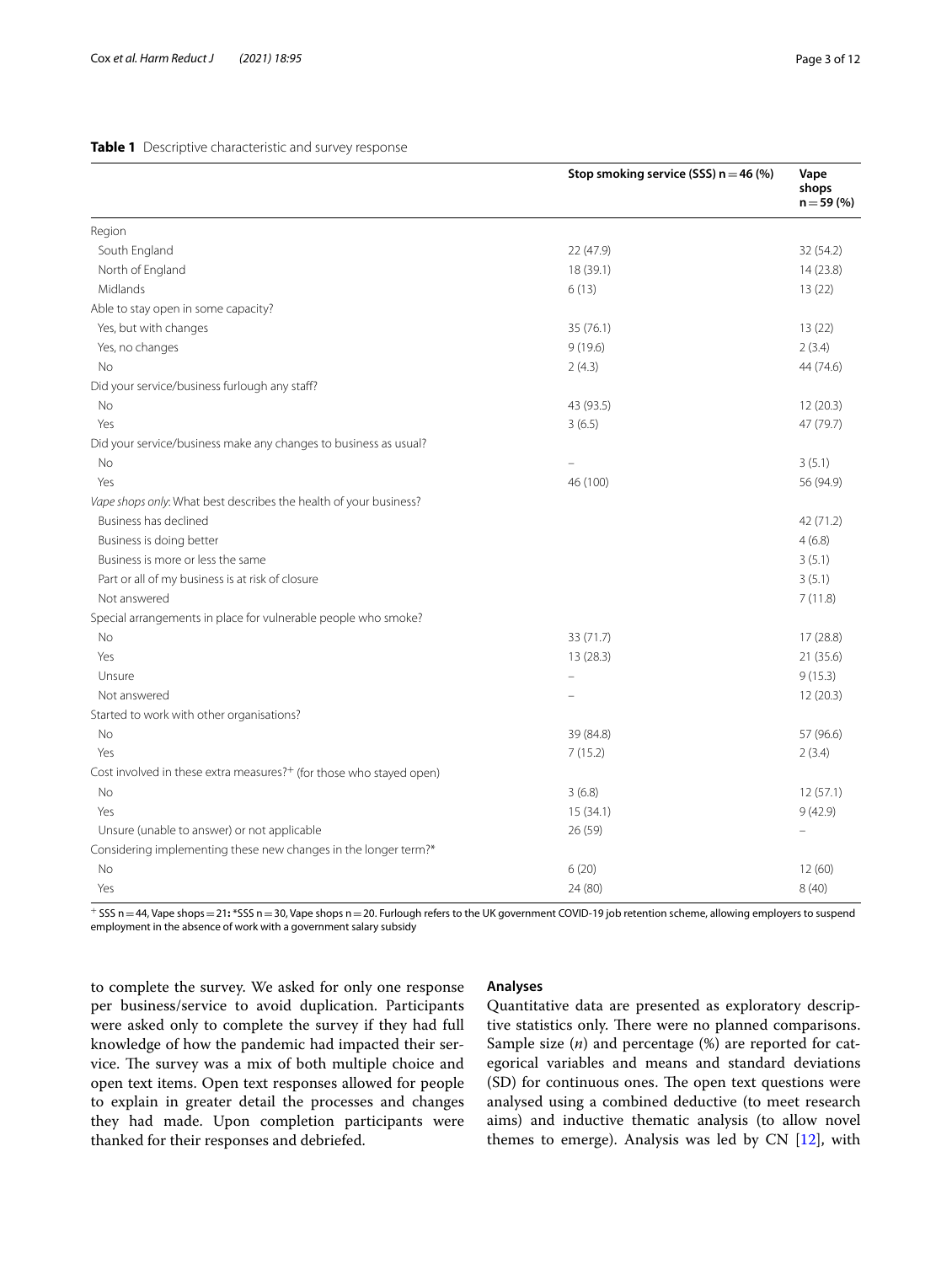

<span id="page-3-0"></span>verifcation of coding and further analysis by EW until consensus of reported themes was reached.

# **Results**

Forty-six individual responses were received from SSS and 59 vape shops participated. We were unable to determine response rate as recruitment was voluntary through extended networks and online promotion.

Table [1](#page-2-0) presents the quantitative data from the survey. There are several key findings in relation to our primary aim.

# **Staying open in some capacity and adapting the 'business as usual' service**

The results show that 95.7% of SSS stayed open in some capacity, even if only offering initially a telephone-based remote service. Only 6.5% of SSS furloughed any staf (furlough refers to COVID-19 job retention scheme ofered by the UK governments; it enables employers to suspend employment in the absence of work with a government salary subsidy); this is likely to refect the ability of SSS to be able to continue with the support of the local authorities. However, all surveyed SSS made changes to service delivery.

The majority (94.9%) of vape shops told us that they were affected by the lockdown, see Table [1,](#page-2-0) with 71.2% reporting business had declined. (Figure [1](#page-3-0) shows how business was afected by type of vape business.) Of the vape shops that were able to stay open 'in some capacity', these were online retailers (though one said they could not) and business was the same or doing better. Of those that closed 77.3% were bricks and mortar vape shops, either independent, part of a local chain of stores, or 20.5% were part of national chain. A large percentage (79.7%) of vape shops furloughed staf; Fig. [2](#page-4-0) presents the average number of staff furloughed by vape business type, as can be seen, smaller single vape shops reported business being worse than usual and furloughing a higher number of staf.

Data show 18.3% and 35.6% of SSS and vape shops, respectively, reported adapting their service for the needs of people who smoke who were deemed especially vulnerable (Table [1\)](#page-2-0). Only 15.2% and 3.4% of SSS and vape shops reported working with other agencies or organisations. Both SSS and vape shops report an extra cost involved in implementing new changes.

# **Qualitative fndings**

Tables [2](#page-5-0) and [3](#page-7-0) report the open ended responses from vape shops and SSS, respectively.

# **Practical arrangements**

Vape shops (that were able to react) and SSS responded to the immediate pandemic crisis by implementing practical changes to service delivery, for example, ofering remote telephone consultations for cessation support, and avoiding personal contact by ofering 'click and collect' purchasing services for vape supplies via telephone as well as online orders:

*We made contact-free daily home deliveries and sanitised products before sealing them in packages. We also provided (and always have) text, telephone and Facebook support whenever needed. We also provided free of charge, hand sanitiser if requested, and brought food supplies to those who could not get items themselves. (Vape shop)*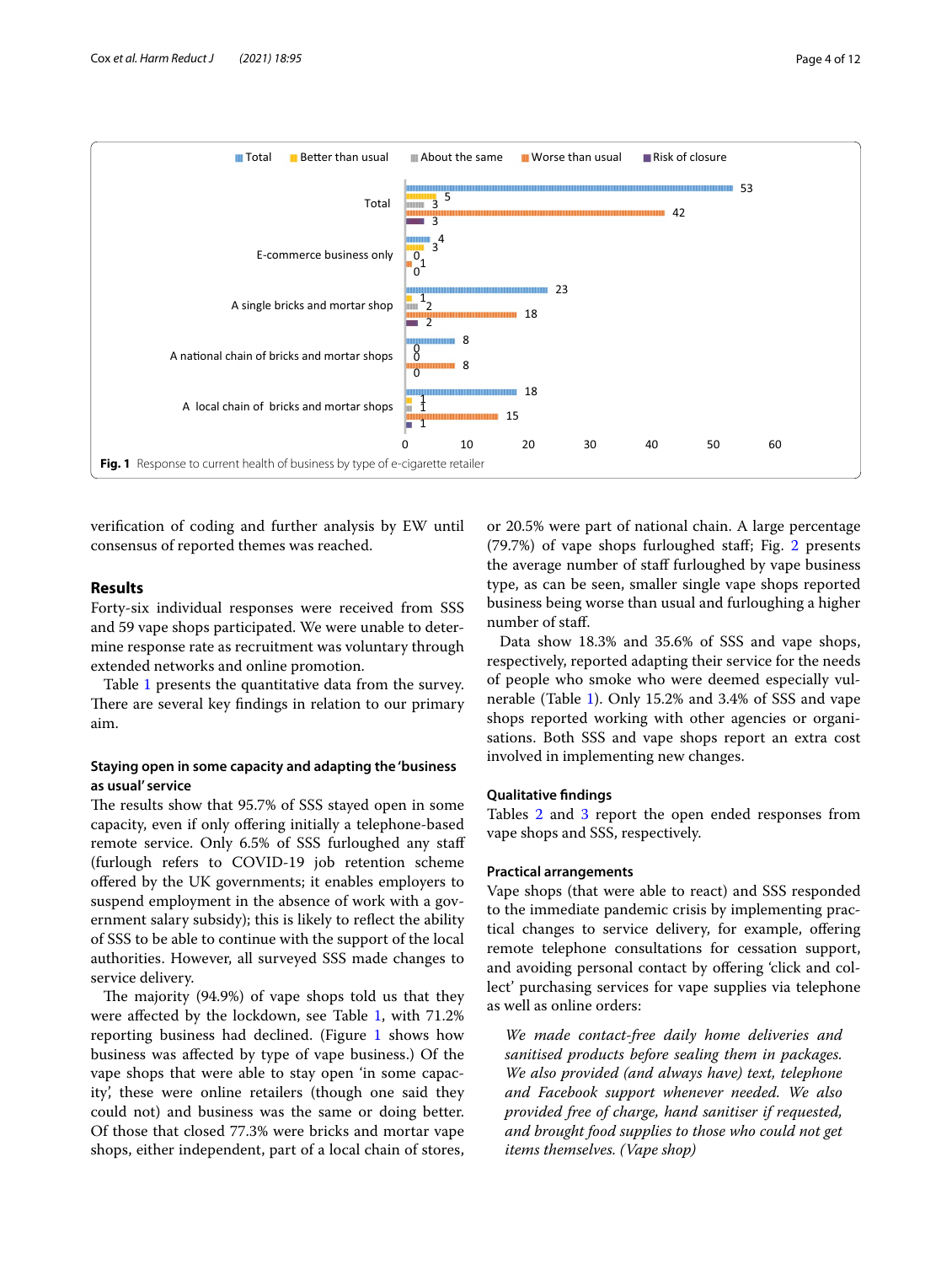

<span id="page-4-0"></span>SSS responded quickly by supplying longer than usual prescriptions of stop smoking medication, particularly for vulnerable clients and those self-isolating. Deliveries of stop-smoking products were also arranged by some services, and similarly some vape shops offered a delivery service to customers who were self-isolating or shielding—however, noting that this arrangement created extra fnancial costs for either the customer (if passed on) or the business.

# **New pathways**

Both SSS and vape shops adopted some innovative practices in response to the pandemic. SSS ofered video conferencing meetings and appointments, and some even attempted group support delivered using video conferencing. A major service change brought about as a result of infection control measures was the abrupt stopping of all carbon monoxide (CO) monitoring. In response to this, SSS developed innovative ways of checking in with existing clients to establish smoking status:

*No CO monitoring so we have used a breathing challenge identifying how long they can breathe in and out and hold and working to improving their lung capacity (SSS).*

Some SSS staf were redeployed to deliver food parcels and medication within the community and took advantage of being able to make ad hoc 'welfare checks' to make contact with people who might be isolated. These ad hoc checks sometimes reportedly resulted in quit attempts that may not otherwise have been planned. Some SSS also described new pathways for joint working with vape shops to offer remote support for clients attempting to quit and stay quit from smoking. Equally, vape shops also described working with SSS, with some organising remote online seminars to explain products to SSS staf. Taking an innovative approach, some vape shops described using Facebook messenger or WhatsApp to send photographs of devices to customers to explain processes such as how to use devices and how to change components.

# **Feedback from clients/customers**

When asked about feedback from clients, both SSS and vape shops overwhelmingly reported that they had had positive feedback. Customers reportedly understood the difficult times and the need for shop closures or remote support offers. They were hugely appreciative that services were able to continue to support them, and in the case of shops, to supply e-cigarette consumables, despite the challenges. Some customers actually preferred remote support, fnding it convenient not having to travel to appointments or to make purchases. Others were extremely grateful for service continuation while they were having to self-isolate or shield:

*Patients are so grateful that we care about them during the pandemic, and I personally have learnt so much more about them, their lives and interests than I normally would… (SSS)*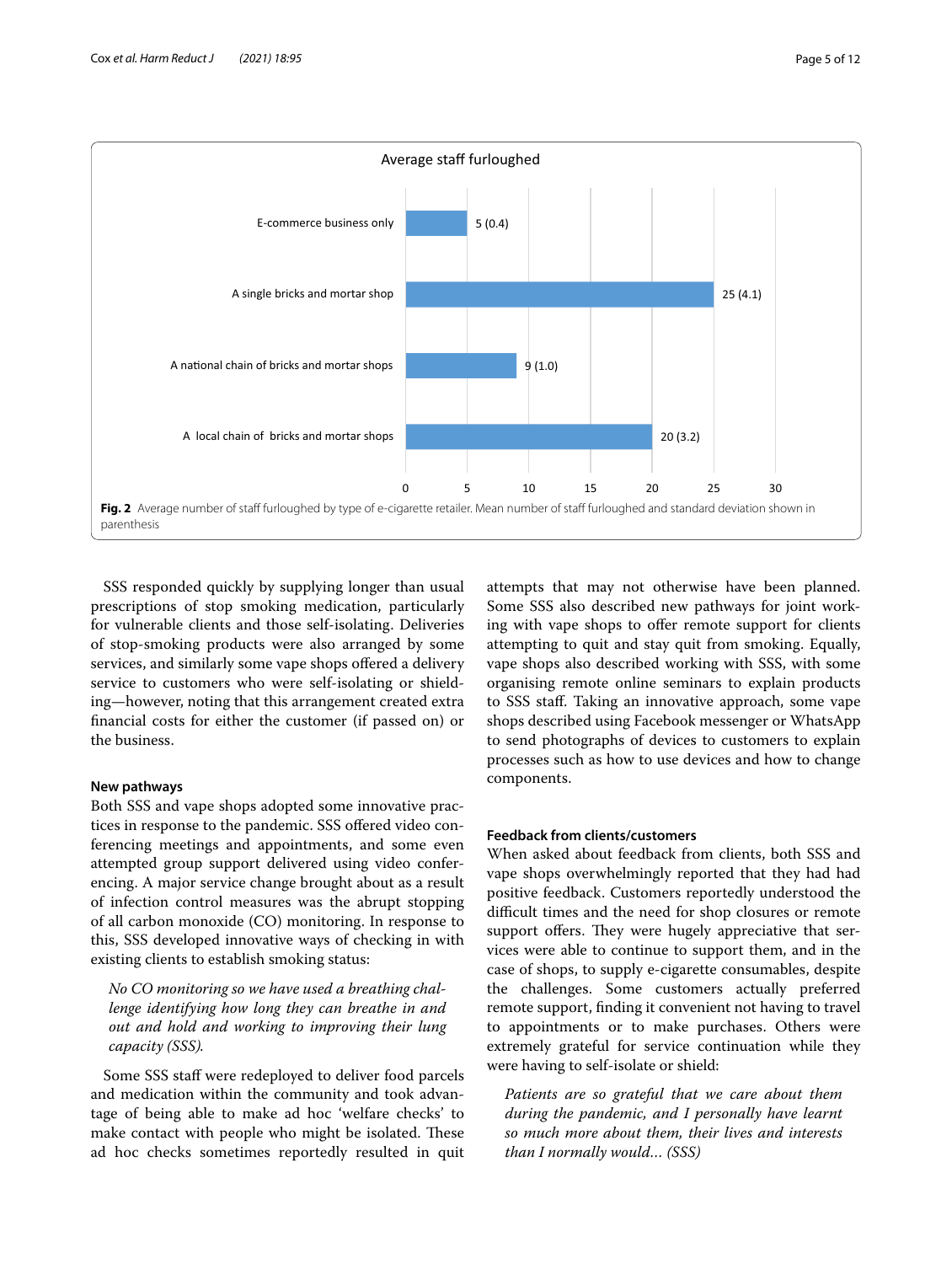<span id="page-5-0"></span>

| Table 2 Open ended responses—qualitative coding-                                                            | -vape shops                                                                                                                                                                                                                                                                                                                                                                                                                                                                                                                  |                                                                                                                                                                                                                                                                                                                                                                                                                                                                                                                                                                                                                                                                                                                                                                                                                |
|-------------------------------------------------------------------------------------------------------------|------------------------------------------------------------------------------------------------------------------------------------------------------------------------------------------------------------------------------------------------------------------------------------------------------------------------------------------------------------------------------------------------------------------------------------------------------------------------------------------------------------------------------|----------------------------------------------------------------------------------------------------------------------------------------------------------------------------------------------------------------------------------------------------------------------------------------------------------------------------------------------------------------------------------------------------------------------------------------------------------------------------------------------------------------------------------------------------------------------------------------------------------------------------------------------------------------------------------------------------------------------------------------------------------------------------------------------------------------|
| Vape shops                                                                                                  | Theme/s                                                                                                                                                                                                                                                                                                                                                                                                                                                                                                                      | Example                                                                                                                                                                                                                                                                                                                                                                                                                                                                                                                                                                                                                                                                                                                                                                                                        |
| What arrangements did you put in place for vulnerable people<br>who smoke?                                  | Increased information for customers, e.g. online/telephone<br>Some had no extra costs as systems already in place<br>Charitable donations for social care partnership<br>Extra costs for: webhosting/paypal<br>Petrol/car insurance for delivery<br>-onger remote contact hours<br>Distancing measures in shop<br>Partnership with social care<br>Safe collection from shop<br>ncreased online range<br>PPE/cleaning products<br>Safe remote delivery<br>Telephone support<br>Low value delivery<br>consultations<br>Postage | We made contact-free daily home deliveries and sanitised prod-<br>always have) text, telephone, and Facebook support whenever<br>requested, and brought food supplies to those who could not<br>ucts before sealing them in packages. We also provided (and<br>needed. We also provided free of charge, hand sanitiser if<br>get items themselves"                                                                                                                                                                                                                                                                                                                                                                                                                                                             |
| We are trying to identify new pathways to good practice, please<br>tell us anything that has worked for you | Facebook messenger to exchange photographs so could advise<br>Zoom webinar for smoking cessation counsellors/practitioners<br>Extra care and attention paid to regular shielding customers<br>The above expanding on the arrangements above<br>Keeping upbeat for shielders<br>to demystify e-cigarettes<br>Limits to numbers in shop<br>on device consumables<br>Same day home delivery<br>Local pick up service<br>No testers (negative)<br>Click and collect                                                              | 'We have stopped offering testers, as even with the hygiene tips<br>they are handheld devices and could increase risk of a virus<br>spreading"                                                                                                                                                                                                                                                                                                                                                                                                                                                                                                                                                                                                                                                                 |
| Have you had any feedback from customers about the service<br>change (please briefly outline)               | Customer satisfaction (both informally and google reviews, the<br>Staff and customers found it hard to get to grips with new<br>Smoking relapse prevention but also<br>latter good for business)<br>Delays to delivery<br>Smoking relapse<br>online working<br>Business growth                                                                                                                                                                                                                                               | online delivery was chaotic across the country. Devices don't sell<br>"Some customers who used the Local Pickup Service have told us<br>the easier availability of cigarettes when shops were closed and<br>much online as people need the advice and personal consulta-<br>continue to provide the best service possible to all our custom-<br>It has helped our business grow and has motivated the staff to<br>'Absolutely. We have had countless 5-star Google and Facebook<br>reviews during and after lockdown, all of which were positive.<br>understand why we were not classed as an essential service"<br>"Many of our regular customers went back to smoking due to<br>"Customers appreciated the same day delivery but could not<br>that it stopped them from buying cigarettes"<br>tion"<br>ers'' |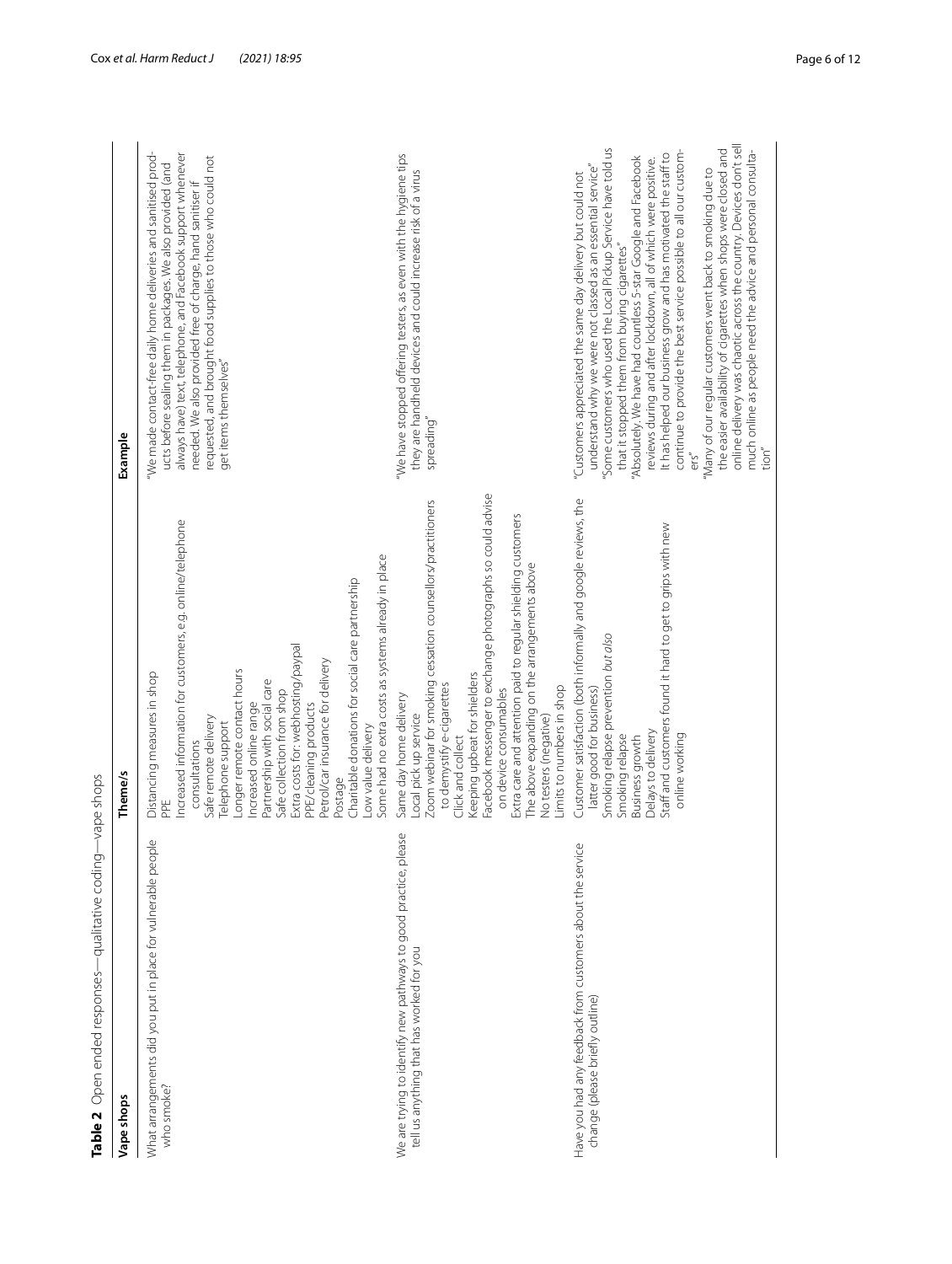| Table 2 (continued)                                                                                                              |                                                                                                                       |                                                                                                                                                                                           |
|----------------------------------------------------------------------------------------------------------------------------------|-----------------------------------------------------------------------------------------------------------------------|-------------------------------------------------------------------------------------------------------------------------------------------------------------------------------------------|
| ape shops                                                                                                                        | Theme/s                                                                                                               | Example                                                                                                                                                                                   |
| ÿ<br>we you considering implementing any of changes that you<br>nade during COVID-19 in the longer term? Yes. Please tel<br>Text | Keep local delivery service<br>Keep local pickup option<br>Maintain e-commerce<br>Coordinated efforts<br>shop closure | Ve are planning on going fully online with no shop front due to<br>Ongoing efforts to strive to work better with smoking cessation<br>ecession fears and a second spike"<br>stakeholders" |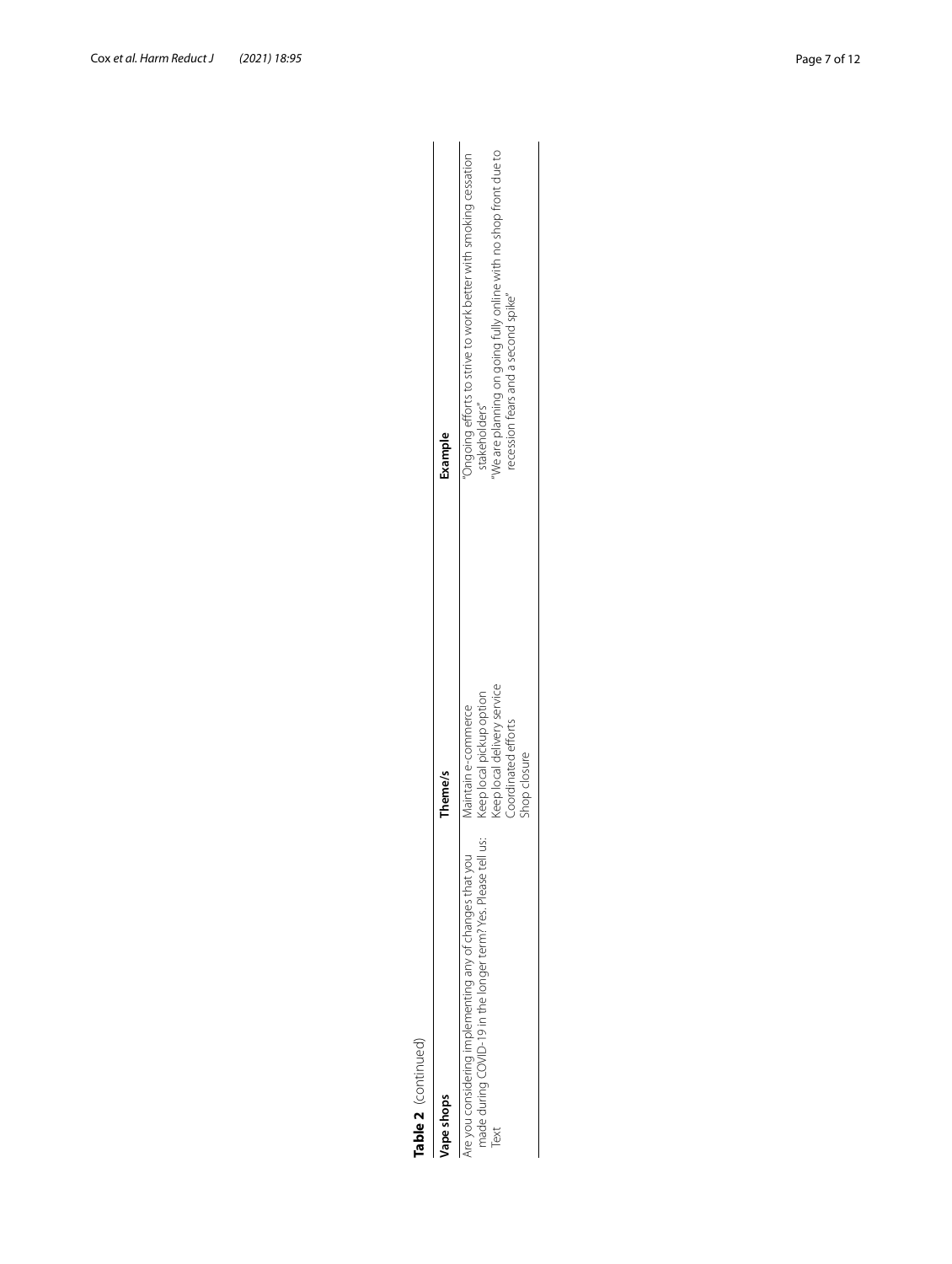<span id="page-7-0"></span>

| I<br>  りりことり りょうこうりょう costo costom |  |
|------------------------------------|--|
|                                    |  |
|                                    |  |
|                                    |  |
|                                    |  |
|                                    |  |
|                                    |  |
|                                    |  |
|                                    |  |
|                                    |  |
|                                    |  |
|                                    |  |
|                                    |  |
|                                    |  |
|                                    |  |
|                                    |  |
|                                    |  |
|                                    |  |
| $\frac{1}{2}$<br>$\frac{1}{2}$     |  |
|                                    |  |
|                                    |  |
|                                    |  |
|                                    |  |
|                                    |  |
| s silent de l'anti-                |  |
| $\frac{1}{1}$                      |  |
|                                    |  |
|                                    |  |
|                                    |  |
|                                    |  |
|                                    |  |
|                                    |  |
|                                    |  |
|                                    |  |
|                                    |  |
|                                    |  |
|                                    |  |
|                                    |  |
|                                    |  |
|                                    |  |
|                                    |  |
|                                    |  |
|                                    |  |
|                                    |  |
|                                    |  |
|                                    |  |
| $\frac{1}{2}$                      |  |
|                                    |  |
|                                    |  |
|                                    |  |
|                                    |  |
|                                    |  |
|                                    |  |
| י<br>גרוני<br>גרוני                |  |
|                                    |  |
|                                    |  |
|                                    |  |
|                                    |  |
|                                    |  |
|                                    |  |
| こうりょうりょう うりてる<br>ソリシー・リント          |  |
|                                    |  |
|                                    |  |
|                                    |  |
|                                    |  |
|                                    |  |
| $\frac{1}{2}$<br>$\frac{1}{2}$     |  |

| Open ended responses—qualitative coding—stop smoking services (SSS)<br>Table 3                                  |                                                                                                                                                                                                                                                                                                                                                                                                                                              |                                                                                                                                                                                                                                                                                                                                                                                                                                                                                                                                                                                                                                                                                                                                                                                                                                                                                                                                                                                                                                                                                                                                 |
|-----------------------------------------------------------------------------------------------------------------|----------------------------------------------------------------------------------------------------------------------------------------------------------------------------------------------------------------------------------------------------------------------------------------------------------------------------------------------------------------------------------------------------------------------------------------------|---------------------------------------------------------------------------------------------------------------------------------------------------------------------------------------------------------------------------------------------------------------------------------------------------------------------------------------------------------------------------------------------------------------------------------------------------------------------------------------------------------------------------------------------------------------------------------------------------------------------------------------------------------------------------------------------------------------------------------------------------------------------------------------------------------------------------------------------------------------------------------------------------------------------------------------------------------------------------------------------------------------------------------------------------------------------------------------------------------------------------------|
| SSS                                                                                                             | Theme/s                                                                                                                                                                                                                                                                                                                                                                                                                                      | Example                                                                                                                                                                                                                                                                                                                                                                                                                                                                                                                                                                                                                                                                                                                                                                                                                                                                                                                                                                                                                                                                                                                         |
| What arrangements did you put in place for vulnerable people<br>who smoker?                                     | Partnerships with vape industry (e.g. wholesalers, vape shops)<br>Collaborations with drug/mental health services<br>Posting prescriptions/prescription collection<br>BUT savings on venue and staff millage<br>Postal/mileage delivery costs<br>Extra IT equipment for staff<br>Telephone consultations<br>Longer prescriptions<br>App licence costs<br>SMS support<br>Costs:<br>App                                                        | Two vouchers which is equal to a month's supply of product were<br>to join the 'Good Sam' app and a volunteer would pick up their<br>posted to clients so they did not have to go to pharmacies as<br>pharmacy to post products to them or we advised the client<br>"For those who were self-isolating we either arranged for their<br>wanted Champix for the appendix 1 of the PGD to be com-<br>We also arranged for those who were self-isolating but who<br>pleted by the pharmacist over the phone<br>many times and stand in long queues"<br>products                                                                                                                                                                                                                                                                                                                                                                                                                                                                                                                                                                     |
| lease<br>We are trying to identify new pathways to good practice, p<br>tell us anything that has worked for you | Clients missing less appointments/completing more paperwork<br>Redeployment to welfare roles provided new opportunity to<br>Welfare checks and opportunistic smoking cessation<br>Webinar training sessions for other HCPs<br>Social media recruitment successful<br>Staff meetings/training on zoom<br>Joint working with vape shop<br>Peer group support on teams<br>Telephone consultations<br>Alternative to CO testing<br>reach clients | basic necessities and referred them for emergency help if neces-<br>advisor. Similarly, at the 12-week quit point they get a certificate,<br>We have the same quit conversion rate at 4 weeks as face to face<br>appointments, making it more likely they will quit even without<br>identifying how long they can breathe in and out and hold and<br>consultations. A key factor is possibly client's do not miss many<br>very hit and miss. We are now receiving a beneficial amount of<br>checks and were involved in emergency food parcel deliveries.<br>Clients get a quit guide and top tips in the post when they set a<br>staying quit guide, evaluation form and sae which before was<br>quit date, this was hit and miss before and dependant on the<br>About half of our small team were redeployed to make welfare<br>stop smoking support to check they had access to food and<br>We used the opportunity when speaking to people seeking<br>No CO monitoring so we have used a breathing challenge<br>working to improving their lung capacity'<br>the perceived benefit of face to face<br>evaluation forms back |
| What has been difficult about delivering the service remotely?                                                  | Demands on resources, e.g. more demand and less staff, missing<br>calls, constant calls, long calls, IT issues working from home,<br>confidentiality issues working from home<br>Difficulty engaging pregnant women<br>Dealing with client emotional issues<br>Demands from commissioners<br>Impact on rapport<br>No CO monitoring<br>IT issues                                                                                              | maybe it is just easier to say no via phone. It could be a training<br>word about staying quit and motivation of seeing CO reading<br>go down to non-smoker used to be a good talking point and<br>"Advisors missed the relationship and face to face interaction.<br>"The pregnancy side has proved more difficult, more women<br>declining the midwives, possibly due to no co screening or<br>No Co monitoring as no face to face so had to take clients<br>motivation for clients"<br>need for midwives"                                                                                                                                                                                                                                                                                                                                                                                                                                                                                                                                                                                                                    |
|                                                                                                                 |                                                                                                                                                                                                                                                                                                                                                                                                                                              |                                                                                                                                                                                                                                                                                                                                                                                                                                                                                                                                                                                                                                                                                                                                                                                                                                                                                                                                                                                                                                                                                                                                 |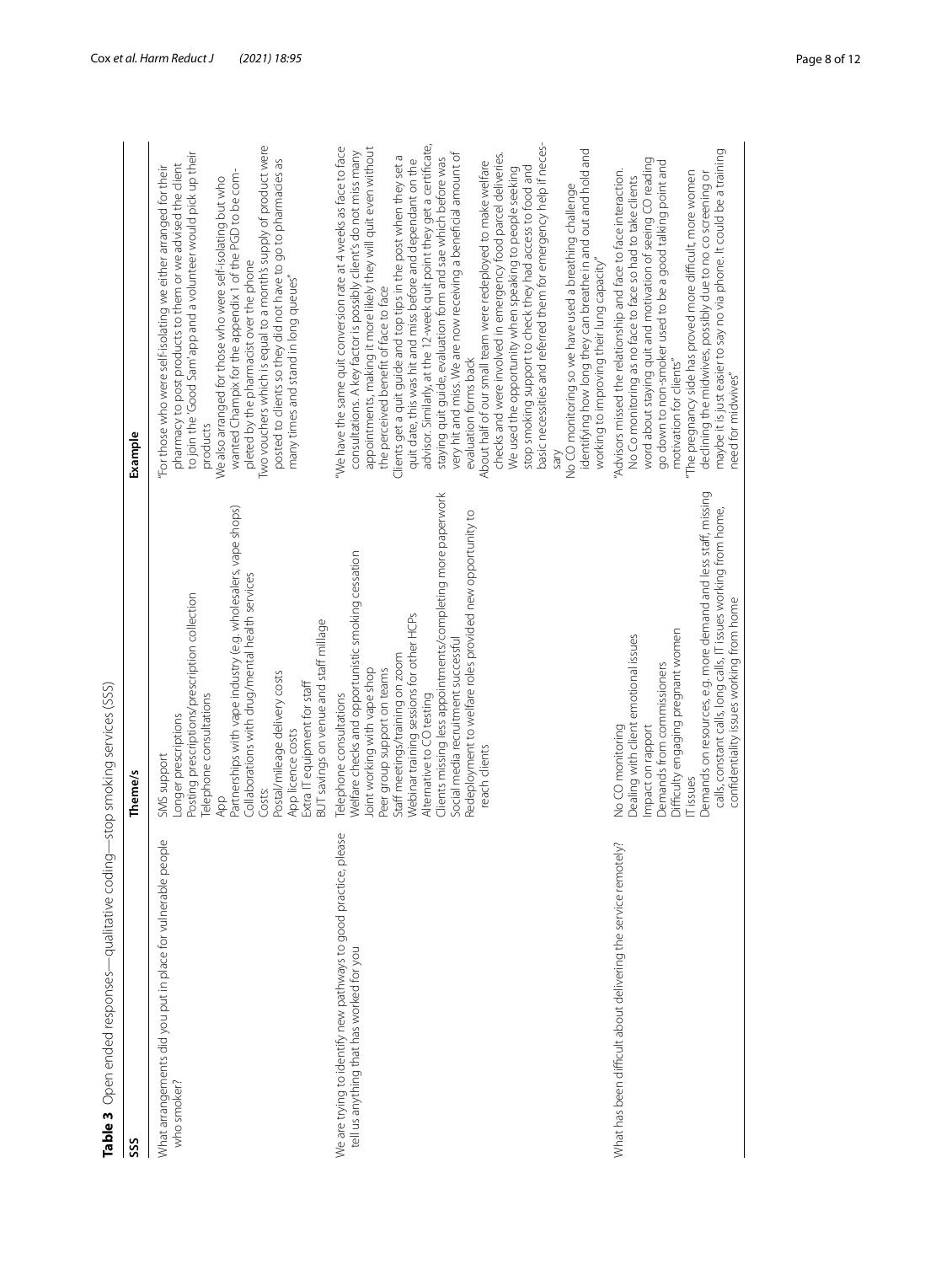| í<br>IJ<br>r |  |
|--------------|--|

| Table 3 (continued)                                                                                                               |                                                                                                                                                    |                                                                                                                                                                                                                                                                                                                                                                                 |
|-----------------------------------------------------------------------------------------------------------------------------------|----------------------------------------------------------------------------------------------------------------------------------------------------|---------------------------------------------------------------------------------------------------------------------------------------------------------------------------------------------------------------------------------------------------------------------------------------------------------------------------------------------------------------------------------|
| SSS                                                                                                                               | Theme/s                                                                                                                                            | Example                                                                                                                                                                                                                                                                                                                                                                         |
| Have you had any feedback from customers about the service<br>change (please briefly outline)                                     | Appreciation of service adapting to remote contact<br>More convenient than face to face<br>Checking in with shielding clients<br>Increased rapport | 'Being in lockdown has helped some people to avoid other smok-<br>Patients are so grateful that we care about them during the pan-<br>The regular contact has been valuable to them and often a com-<br>demic and I personally have learnt so much more about them<br>their lives and interests than I normally would of"<br>fort that someone is looking out for them"<br>ers" |
| made during COVID-19 in the longer term? Yes. Please tell us:<br>Are you considering implementing any of changes that you<br>Text | Implementation of smokefree app<br>Continue telephone support<br>More virtual clinics                                                              |                                                                                                                                                                                                                                                                                                                                                                                 |
|                                                                                                                                   |                                                                                                                                                    |                                                                                                                                                                                                                                                                                                                                                                                 |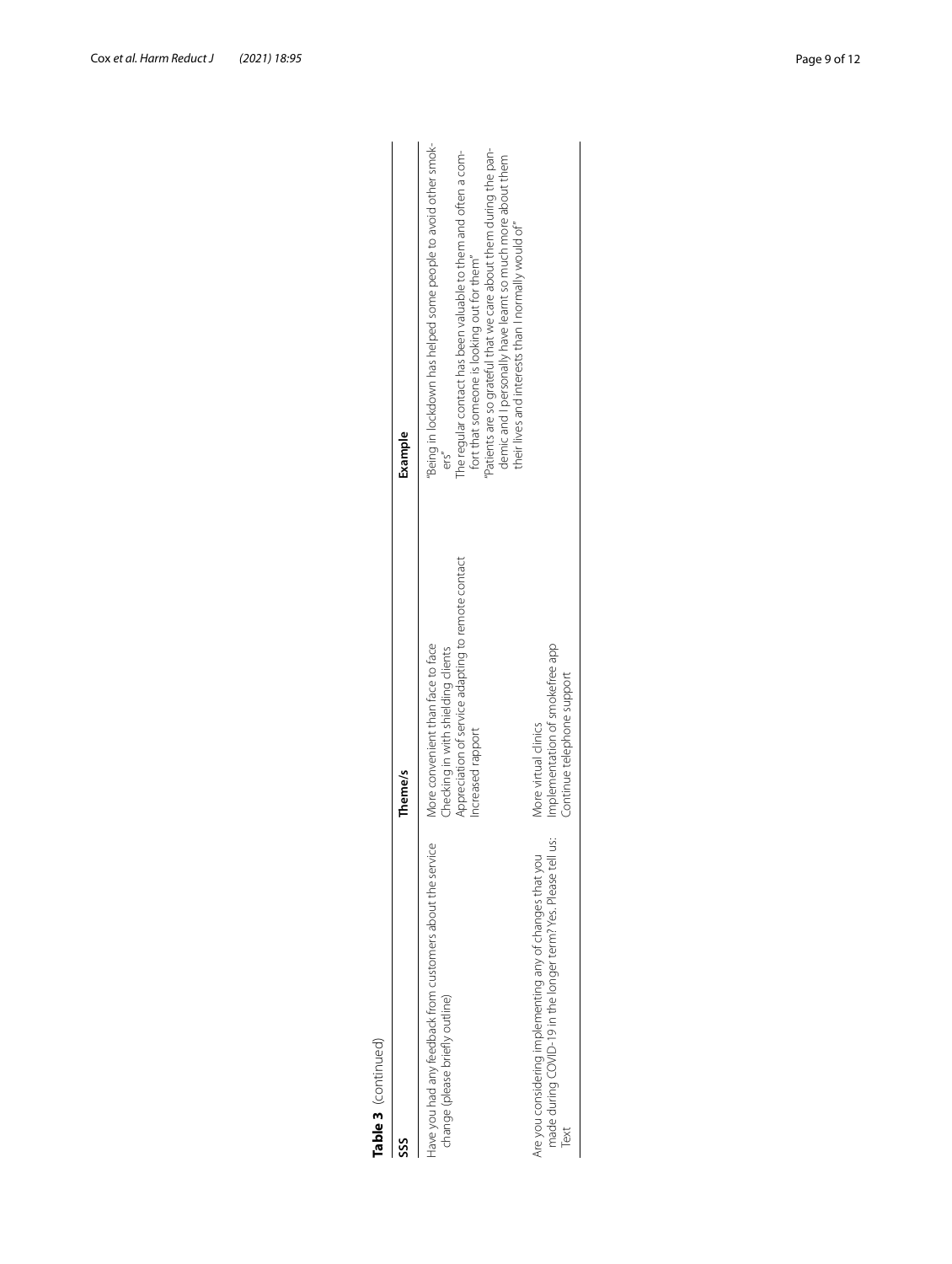Vape shops commented that remote provision was critical for enabling clients to remain smokefree, but also drew attention to the mismatch between tobaccos being available to purchase through 'essential' shops that remained open. Vape supplies were harder to purchase due to shop closures, as vape shops were deemed 'nonessential'. There was real concern that clients may have relapsed to smoking as a direct result of this anomaly:

*Many of our regular customers went back to smoking due to the easier availability of cigarettes when shops were closed and online delivery was chaotic across the country. Devices don't sell much online as people need the advice and personal consultation. (Vape shop)*

#### **Implementation of long‑term changes**

SSS and vape shops talked positively about changes that had been implemented that would be continued in the long term, including remote support provision, click and collect and online purchasing options, and the use of video conferencing for staff training, meetings and client support. Positively, there was also discussion of continued joint working between vape shops and SSS:

*Ongoing eforts to strive to work better with smoking cessation stakeholders. (SSS)*

It was noted that there was an increased desire and willingness to promote digital support options for behaviour change, such as apps.

#### **Discussion**

The overall landscape of smoking cessation support changed substantially during the early phases of the COVID-19 pandemic. SSS quickly switched to remote service provision, and many vape shops without an online market were forced to close completely, but some were able to adapt by offering click and collect or delivery services for vape supplies. Overall, vape shops were more negatively impacted than SSS as evidenced by reports of business being worse than usual and furloughing staf. E-cigarettes not being deemed essential products appears to have afected small independent shops in particular, who report struggling to adapt. Simultaneously, evidence suggests that there was a surge of interest in smoking cessation  $[1]$  $[1]$ , unfortunately implying that as more of the population were attempting to quit smoking, the support available to them both through NHS routes and less formal but popular routes, such as vape shops, was diminished.

There were many positive reported examples of good practice—SSS staff were able to offer remote appointments and engage in online training. Vape shops, particularly those connected to larger chains with a more secure infrastructure, were able to offer remote delivery options and also were able to use video conferencing software to explain products to customers; this is similar to what was reported in a report of SSS by ASH [[6](#page-10-5)]. For SSS staff, there were redeployments to other areas of public health need, but our data positively demonstrate examples of how this enabled them, with their training, to identify people willing to quit and to promote smoking cessation at given opportunities.

Also positively, it was evident that both SSS and vape shops made particular efforts to meet the needs of vulnerable people who smoke. Delivery options were offered to the clinically vulnerable or those having to self-isolate. Many of the extra measures came with an additional cost, with smaller vape shops reporting having to pass this on to customers with 'low value' orders. E-cigarette use has increased in all > 1 year people who smoke in England, however analysis by Kock et al. [[13\]](#page-10-12) shows that use is highest amongst the most disadvantaged social grades (e.g. those working within routine and manual trades). Thus, speculatively, the burden of taking on extra costs may not be evenly distributed across all social gradients. Furthermore, small independent vape shops are often located in the most deprived communities  $[14]$  $[14]$ . This suggests that a valuable community smoking cessation asset may have been lost to some populations most at risk of continued smoking, and most susceptible to the worst impacts of the COVID-19 pandemic. It is also a distinct possibility that recent quitters may have relapsed to tobacco smoking, as a more accessible way of using nicotine during lockdown than vaping. Indeed, research is now needed on how vapers accessed their products and the association between vape product availability and vaping status.

The unintended consequence of compulsory vape shop closures is an example of how sweeping population measures can have grave impacts for already disadvantaged communities, and how pandemic policy measures may serve to widen health inequalities. The impact of smoking relapse across the social gradient warrants future attention, this may help to direct resources and tailor interventions. Given the Department of Health and Social Care's aim to be 'smokefree' by 2030 [[15](#page-11-1)], defned as a smoking prevalence rate of less than 5%, it is important to ensure policies and resources are now targeted at those groups with high smoking prevalence rates to remedy any interruption to the pace of this change. Researchers can assist with this goal by starting to highlight those groups who have reduced uptake in smoking cessation support over the pandemic period, and as mentioned above, those who have shower higher pandemic period rates of relapse.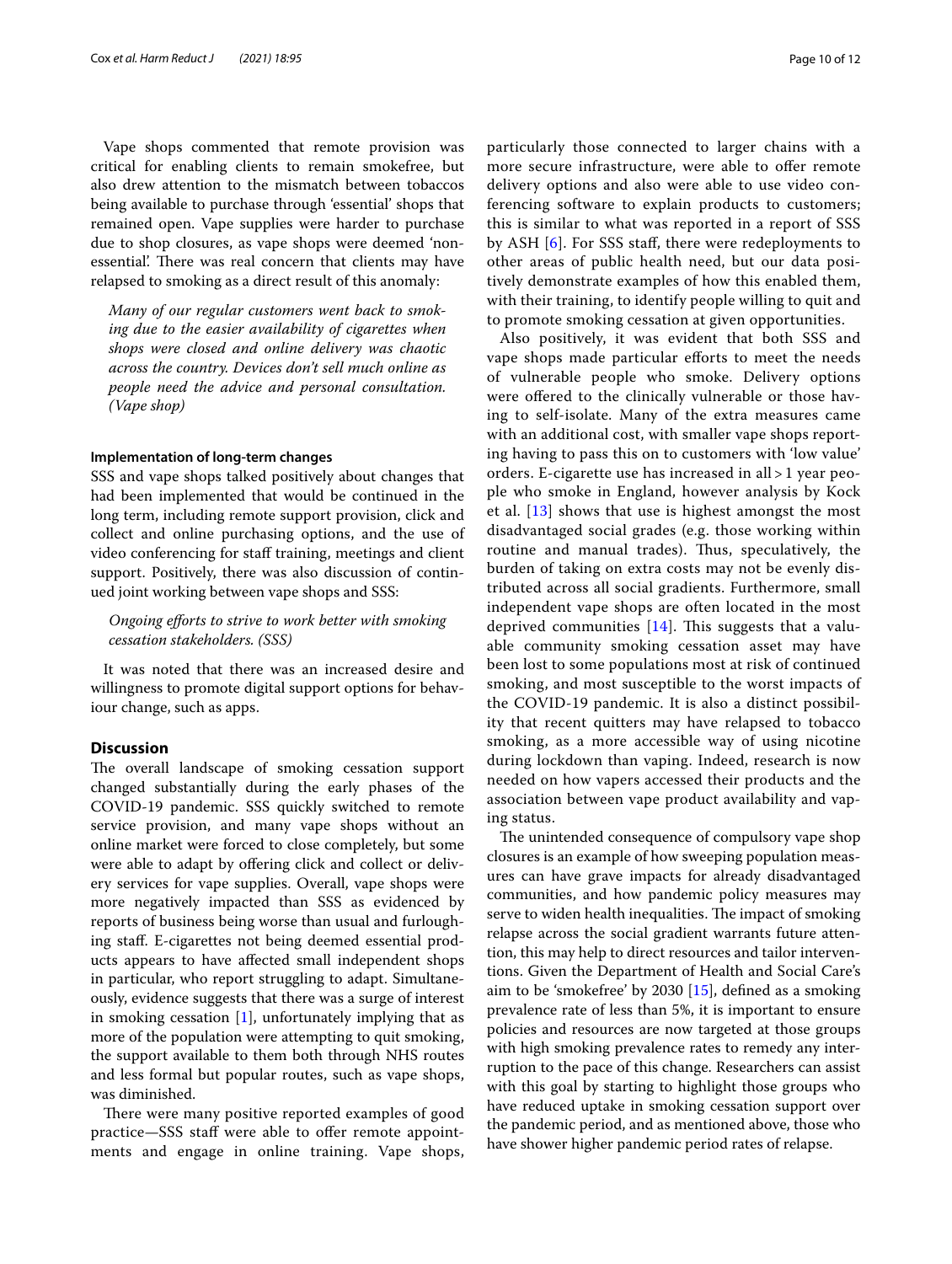#### **Limitations**

This study was limited by the brief self-report cross-sectional nature of the data and the number of respondents was small. There may have been misunderstanding of terminology, e.g. vulnerable, although defnitions were provided. The survey was targeted at SSS and vape shops across England and ofers a 'snapshot', but the sample are self-selecting as only those motivated to complete the survey would have replied. The list of vape suppliers was comprehensive but those who responded may not be representative of the sectors wider experience. It may be the case the survey responses highlight particularly good practice or negative consequences and may miss the 'standard response' that may not have been deemed worthy of reporting back via a survey. Similarly, the qualitative data are illuminating and informative, but descriptive and limited by possible selection bias. Clearly there is a need to monitor smoking cessation service delivery, both through formal commissioned routes, and less formal community assets, as the pandemic continues. There is also a need to triangulate the self-report and qualitative data reported here with larger epidemiological data as it becomes available, and with both tobacco and e-cigarette sales data over the time of the pandemic.

# **Conclusion**

The landscape of smoking cessation support has changed and adapted during the COVID-19 pandemic. There are clear positive innovations that services may wish to continue to implement, such as outreach support, delivery services, and remote support via phone or video calls. However, this study was written and conducted during the pandemic. How the changes to services will have afected people who smoke may not be realised for some time.

#### **Acknowledgements**

Thanks to colleagues at ASH for their feedback on the original draft of the surveys used.

#### **Authors' contributions**

SC and CN conceptualised the study. All authors developed the survey. SC and CN advertised the study. EW curated the data. SC, CN, and EW analysed the data. SC wrote the frst draft. All authors read and approved the fnal manuscript.

#### **Funding**

No specifc funding was sought for this survey. SC receives salary support from Cancer Research UK (C1417/A22962).

#### **Availability of data and materials**

The datasets used and/or analysed during the current study are available from the corresponding author on reasonable request.

#### **Declarations**

#### **Ethics approval and consent to participate**

Ethical approval was received from University of East Anglia REF: 2019/20-133.

#### **Consent for publication**

All authors consent to publication and approve the fnal manuscript.

#### **Competing interests**

LR works for the Smoke Free app, is a clinical consultant for the NCSCT and is Interim Chair and mental health lead for the New Nicotine Alliance. SC, EW and CN have no competing interests to declare.

#### **Author details**

<sup>1</sup> Department of Behavioural Science and Health, University College London, London, UK. <sup>2</sup> Norwich Medical School, University of East Anglia, Norwich, UK.<br><sup>3</sup> National Centre for Smoking Cessation Training, Dorchester LIK. <sup>3</sup> National Centre for Smoking Cessation Training, Dorchester, UK.

Received: 20 January 2021 Accepted: 23 August 2021 Published online: 31 August 2021

#### **References**

- <span id="page-10-0"></span>1. A million people have stopped smoking since the COVID pandemic hit Britain [Internet]. Action on Smoking and Health and UCL; 2020. Cited 18 Jan 2021. [https://ash.org.uk/media-and-news/press-releases-media](https://ash.org.uk/media-and-news/press-releases-media-and-news/pandemicmillion/)[and-news/pandemicmillion/](https://ash.org.uk/media-and-news/press-releases-media-and-news/pandemicmillion/).
- <span id="page-10-1"></span>2. Local Stop Smoking Services: Service and delivery guidance 2014 [Internet]. National Centre for Smoking Cessation Training; 2014. Cited 1 Aug 2020. [https://www.ncsct.co.uk/publication\\_service\\_and\\_deliv](https://www.ncsct.co.uk/publication_service_and_delivery_guidance_2014.php) [ery\\_guidance\\_2014.php](https://www.ncsct.co.uk/publication_service_and_delivery_guidance_2014.php).
- <span id="page-10-2"></span>3. Nott G. What future for independent vape stores as hundreds go up in smoke? The Grocer [Internet]. 2020. [https://www.thegrocer.co.uk/](https://www.thegrocer.co.uk/high-street/what-future-for-independent-vape-stores-as-hundreds-go-up-in-smoke/648016.article) [high-street/what-future-for-independent-vape-stores-as-hundreds-go](https://www.thegrocer.co.uk/high-street/what-future-for-independent-vape-stores-as-hundreds-go-up-in-smoke/648016.article)[up-in-smoke/648016.article.](https://www.thegrocer.co.uk/high-street/what-future-for-independent-vape-stores-as-hundreds-go-up-in-smoke/648016.article)
- <span id="page-10-3"></span>4. West R, Beard, Emma, Kale D, Brown J. Trends in electronic cigarette use in England. Update 3rd July 2020 [Internet]. Smoking Toolkit Study; 2020. [http://www.smokinginengland.info.](http://www.smokinginengland.info)
- <span id="page-10-4"></span>5. Hartmann-Boyce J, McRobbie H, Lindson N, Bullen C, Begh R, Theodoulou A, et al. Electronic cigarettes for smoking cessation. Cochrane Tobacco Addiction Group, editor. Cochrane Database Syst Rev; 2020. Cited 15 Dec 2020. [https://doi.org/10.1002/14651858.CD010216.pub4.](https://doi.org/10.1002/14651858.CD010216.pub4)
- <span id="page-10-5"></span>6. Stepping up: The response of stop smoking services in England to the COVID-19 pandemic [Internet]. Action on Smoking and Health and Cancer Research UK; 2021. Cited 11 Jan 2020. [https://ash.org.uk/wp](https://ash.org.uk/wp-content/uploads/2021/01/ASH-CRUK-Stepping-Up-FINAL.pdf)[content/uploads/2021/01/ASH-CRUK-Stepping-Up-FINAL.pdf.](https://ash.org.uk/wp-content/uploads/2021/01/ASH-CRUK-Stepping-Up-FINAL.pdf)
- <span id="page-10-6"></span>7. COVID-19: guidance on protecting people defned on medical grounds as extremely vulnerable [Internet]. Department of Health and Social Care, Public Health England; 2020. [https://www.gov.uk/government/](https://www.gov.uk/government/publications/guidance-on-shielding-and-protecting-extremely-vulnerable-persons-from-covid-19) [publications/guidance-on-shielding-and-protecting-extremely-vulne](https://www.gov.uk/government/publications/guidance-on-shielding-and-protecting-extremely-vulnerable-persons-from-covid-19) [rable-persons-from-covid-19](https://www.gov.uk/government/publications/guidance-on-shielding-and-protecting-extremely-vulnerable-persons-from-covid-19).
- <span id="page-10-7"></span>8. Di Cesare M, Khang Y-H, Asaria P, Blakely T, Cowan MJ, Farzadfar F, et al. Inequalities in non-communicable diseases and efective responses. Lancet. 2013;381(9866):585–97.
- <span id="page-10-8"></span>9. Jha P, Peto R, Zatonski W, Boreham J, Jarvis MJ, Lopez AD. Social inequalities in male mortality, and in male mortality from smoking: indirect estimation from national death rates in England and Wales, Poland, and North America. Lancet. 2006;368(9533):367–70.
- <span id="page-10-9"></span>10. Cox S, Ward E, Notley C. A cross sectional survey of how smoking cessation services and vape shops are adapting usual service during covid-19. 2021. Cited 19 Jan 2021. <https://osf.io/b3xcy/>.
- <span id="page-10-10"></span>11. Allison PD. Missing data. Thousand Oaks: Sage; 2000.
- <span id="page-10-11"></span>12. Braun V, Clarke V. Thematic analysis. In: Cooper H, Camic PM, Long DL, Panter AT, Rindskopf D, Sher KJ, editors. APA handbook of research methods in psychology, vol. 2: research designs: quantitative, qualitative, neuropsychological, and biological. Washington: American Psychological Association; 2012. p. 57–71.
- <span id="page-10-12"></span>13. Kock L, Shahab L, West R, Brown J. E-cigarette use in England 2014–17 as a function of socio-economic profle: E-cigarette use by